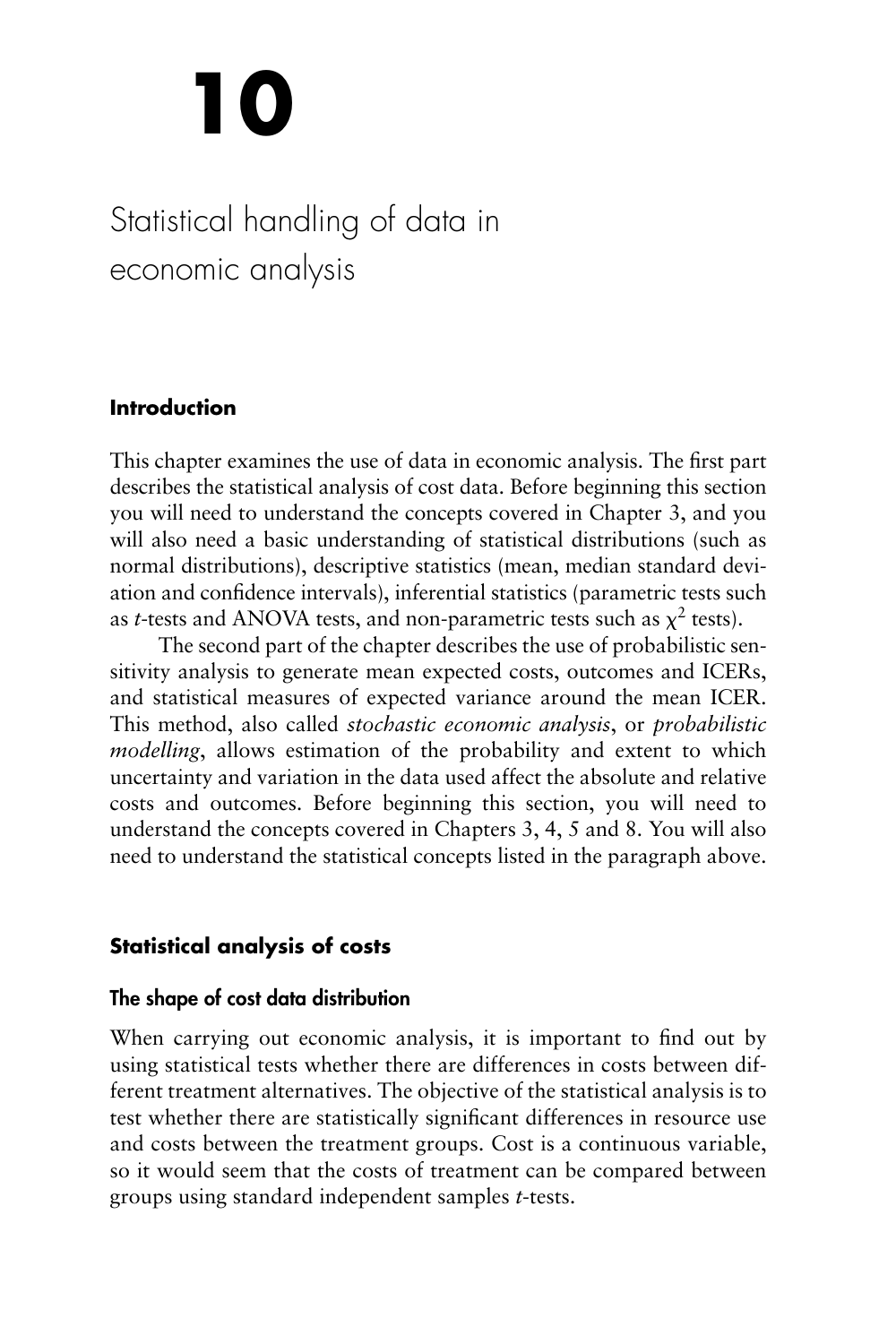

**Figure 10.1** Distribution of cost data.

However, the distribution of cost data is typically *truncated* and *positively skewed.* This is caused by the presence of a relatively small number of patients with high treatment costs (patients developing complications after surgery, for example) and the absence of negative costs (Barber and Thompson, 1998). This can create a long right-handed tail in the distribution. A theoretical example of the distribution of patientbased cost data is shown in Figure 10.1. This shows the truncated and skewed distribution. It also shows that the median is lower than the mean (arithmetic mean). This is an indication of positively skewed data.

The mean is  $£21$ . This, however, is sensitive to outliers. The median is often used with skewed or non-normal data and where there are outliers. It is also used in non-parametric tests. The median for this dataset is £16. The median is useful because we can use it to describe a 'typical cost' for a patient (Thompson and Barber, 2000). However, using the median will not allow policy-makers to determine the total cost of treatment for a group of patients. For this, the mean is required because total cost for a group is the mean cost multiplied by number of patients in the group.

Furthermore, summarising the distribution of costs can be problematic. Because of skewed data, standard deviation alone is not an ideal way to present the spread of costs between individuals. Use of the range may give a distorted picture of variability, and so it is considered more useful to present the interquartile range.

This is not the same type of data distribution as the normal distribution upon which standard parametric independent samples *t*-tests are based. Standard parametric statistical tests assume that observations are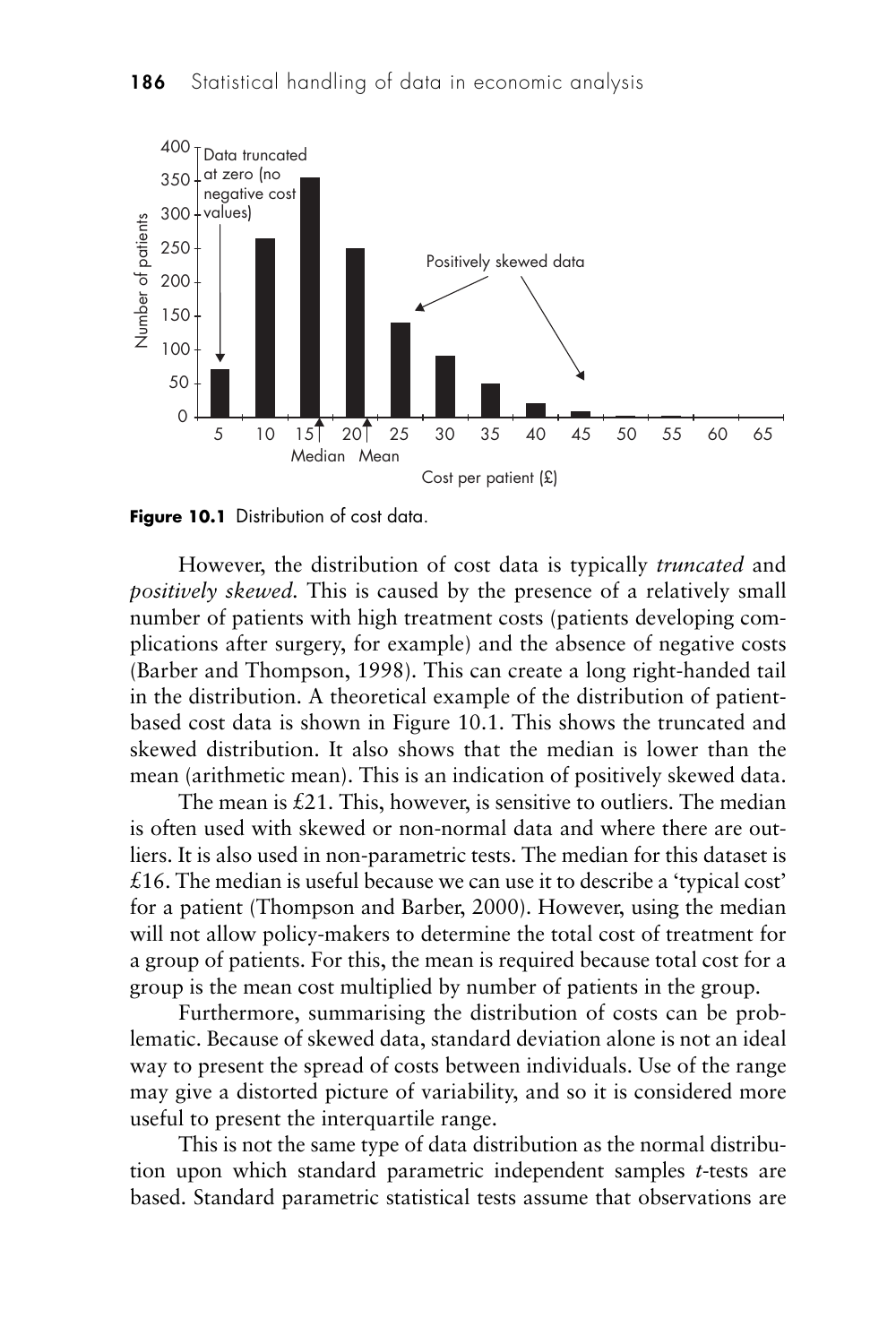

**Figure 10.2** Determining the difference between two normally distributed data sets.

random samples from a normal distribution with the same variance. An example of this is shown in Figure 10.2. The distribution of weights of two groups of people have been plotted, and we can see that these data have normal distributions. Therefore, a *t*-test can be used to test whether the difference in weight between groups A and B is statistically significant.

When comparing two sets of cost data, the distributions are more likely to look like those in Figure 10.3.

#### **When is a** *t***-test the correct test to use?**

We have said that the use of standard parametric statistical tests to look for differences between cost data may be inappropriate and the calculated means may be unreliable owing to the shape of distribution of cost data.

However, skewness may not be a problem for large samples, as the larger the sample size the more likely the central limit theorem will hold, and parametric assumptions will hold also. It has been reported that for samples larger than about 150, the *t*-test is generally robust (Barber and Thompson, 2000).

A published example of the appropriate use of *t*-tests for statistical analysis of cost data is an RCT of two different anaesthetic techniques in paediatric day surgery which obtained patient-based cost data (Elliott *et al*., 2004). There were 159 and 163 patients, respectively, in each arm of the study. When sample distributions were examined, the skewness in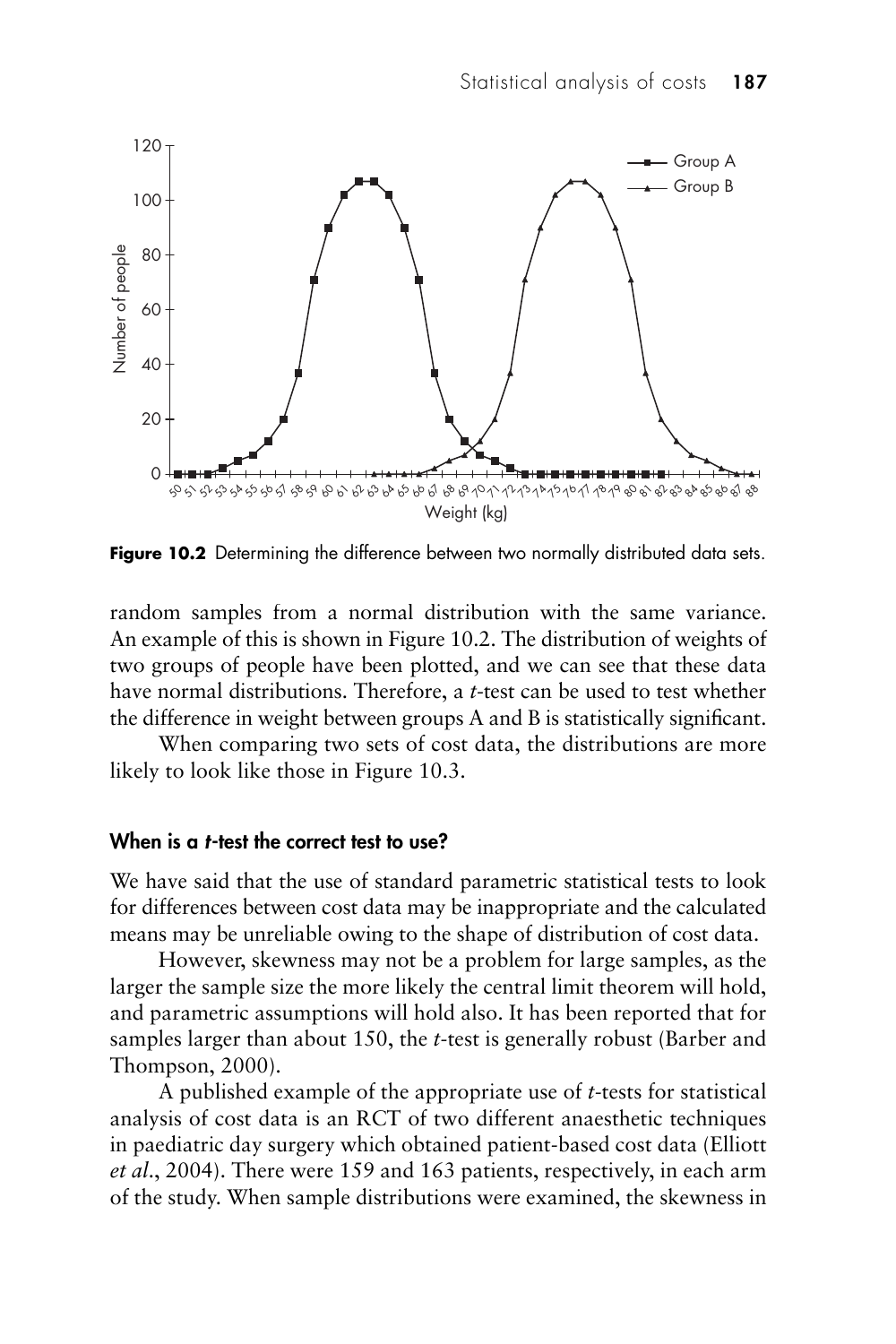

**Figure 10.3** Determining the difference between two sets of cost data.

the samples was found to be sufficiently low to indicate normality for the sampling distribution of the mean. The *t*-test was therefore used for cost variables and a statistically significant difference was found.

#### **Dealing with small sample sizes**

Problems arise when analysing small samples. In summary, the *t*-test is robust for large samples but problems arise for small samples with skewness in the distribution. To judge whether skew in the data has important implications for the sampling of the mean, Briggs and Gray (1998) suggested that the skew in the sampling distribution of the mean  $(S_m)$ will be a factor:

$$
S_m = S_s - \sqrt{n_s}
$$

where  $S_s$  is the skewness of the original sample and  $n_s$  is the number of observations in the original sample.

There are three possible approaches to accommodate the problems of sample size and distribution in the analysis of cost data: nonparametric (rank sum) tests, transformation, and non-parametric bootstrapping. These methods are explained briefly here. For a more detailed handling of this subject, the reader is directed to Thompson and Barber (2000), Hart (2001), and Barber and Thompson (2000).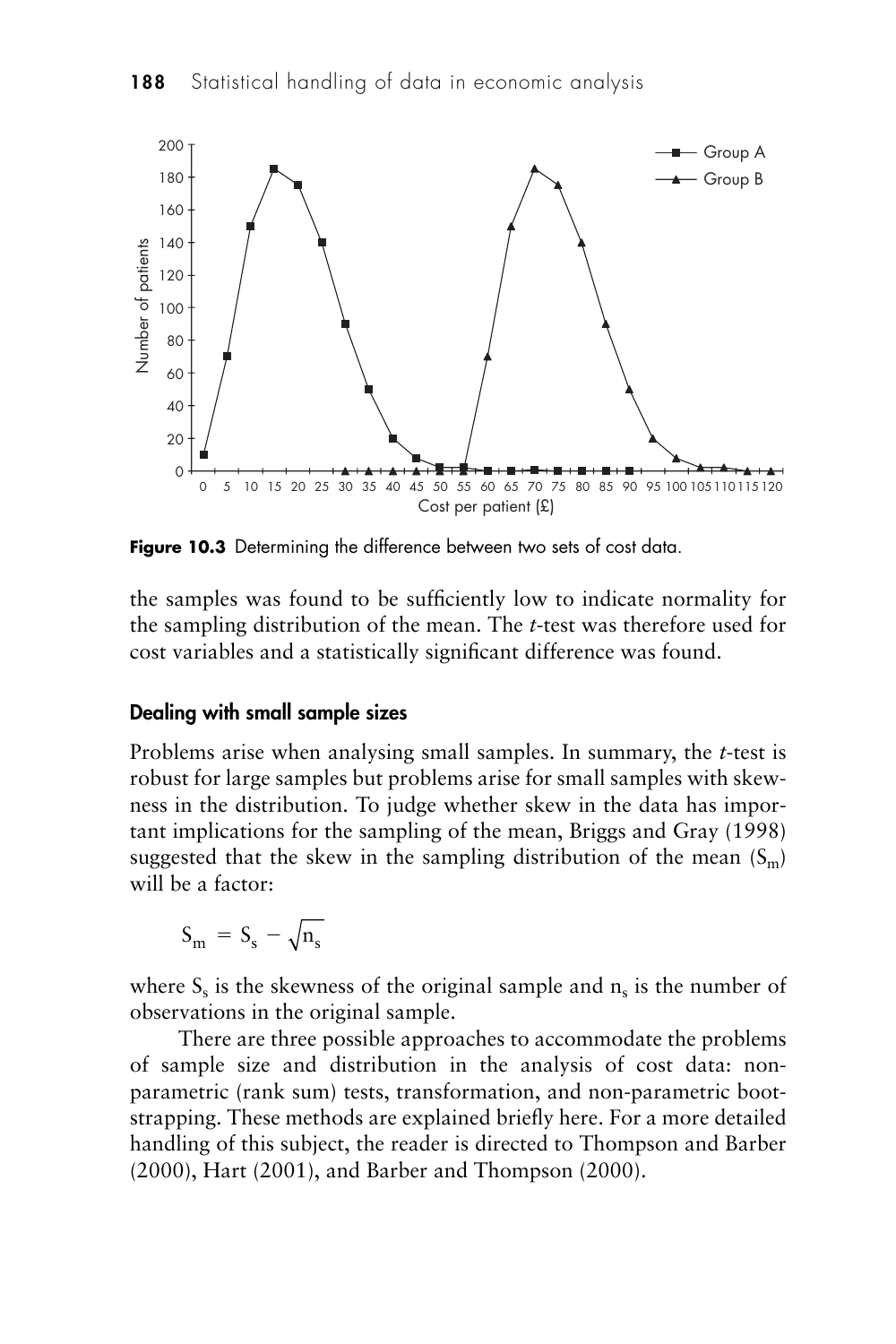#### *Non-parametric tests*

For non-normal distributed data, non-parametric tests are recommended by conventional statistical guidelines. However, the non-parametric (rank sum) tests are better suited to hypothesis testing than to estimation. A *p* value is generated which shows the probabilities that the two samples are from the same distribution, and estimates of difference and confidence limits are based on assumptions that the shapes of the distributions are the same and only the location of the distribution is different (Hart, 2001). In addition, the estimates generated from rank sum tests effectively compare the difference in location between the two distributions, and thus compare medians. Therefore, these tests are inappropriate for cost data because economists are interested in the mean costs of treatment. The arithmetic mean is considered to be the most relevant measure for healthcare policy decisions, which should be based on information about the distribution of the costs of treating a patient group, as well as the average cost.

It is now generally accepted that using non-parametric tests may provide misleading conclusions (Thompson and Barber, 2000). However, many published studies of costs have 'revealed a lack of statistical awareness' by using these non-parametric tests (Barber and Thompson, 1998). It is important for the reader to examine statistical tests carefully in published studies.

#### *Transformation*

Data may be transformed to 'symmetrise' the distribution using natural log-transformation, square root transformations, or reciprocal transformation. This process reduces skewness and a normal distribution is approximated and similar size variances in the respective groups obtained. However, this means that geometric means are compared, and again arithmetic means cannot be compared. Positively skewed data such as costs will always produce a geometric mean that is lower than the arithmetic mean (Thompson and Barber, 2000). In addition, it is not possible to retransform cost differences to the original scale. This method has been recommended by some health economists (Rutten *et al*., 1994) and used in some studies (Ellis *et al*., 2000). However, it is now considered that these methods are inappropriate and are likely to produce misleading interpretation of results (Barber and Thompson, 1998, 2000; Thompson and Barber, 2000).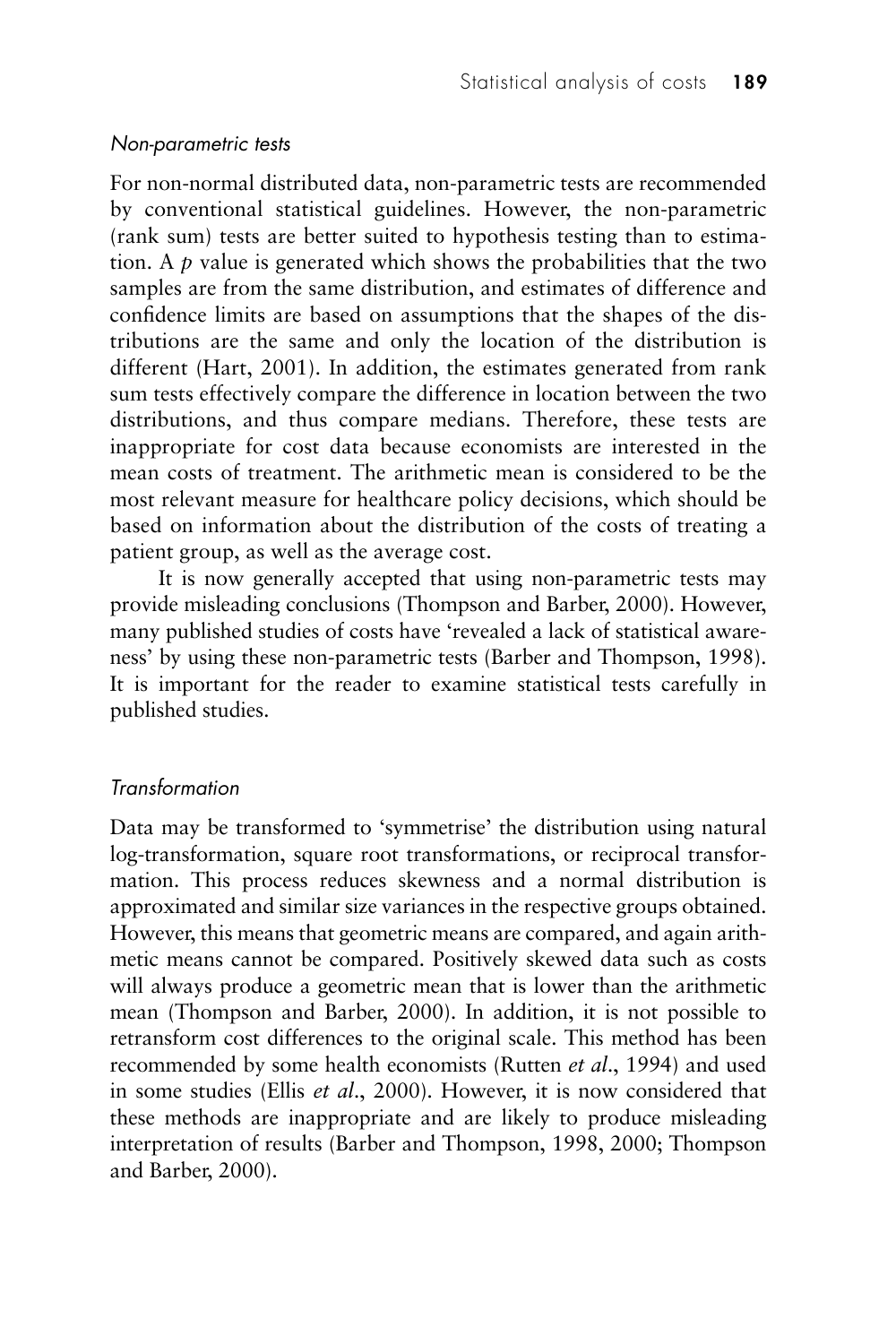#### *Non-parametric bootstrapping (Barber and Thompson, 2000; Briggs and Gray, 1998)*

Non-parametric bootstrapping is a data-based simulation method for assessing statistical precision. Bootstrap simulation allows a comparison of arithmetic means without making assumptions about the cost distribution. Bootstrapping compares arithmetic means while avoiding distributional assumptions.

In reality, one sample is available and statistics of interest are calculated from that sample. Bootstrapping is based on how values of that statistic would vary if the sampling process could be repeated many times.

The validity of the bootstrapping approach is based on two assumptions. First, as the original sample size approaches the population size so the sample distribution tends towards the population distribution. Second, as the number of bootstrap replications approaches infinity, so the bootstrap estimate of the sampling distribution of a statistic approaches the true sampling distribution. In a bootstrap analysis, the observed sample is treated as an empirical distribution, a sample is taken from that distribution, and the statistic of interest is calculated.

Random values are selected from the original sample (size  $n_i$ ) with replacement to yield a bootstrap sample of size n<sub>i</sub>, and the statistic of interest is calculated. 'Replacement' means that once a random value has been used for the bootstrap resample, it is put back into the original sample. Therefore, a bootstrap sample may include the costs for some patients more than once, while excluding the costs for other patients. The process is repeated many times. Between 50 and 200 replications are necessary to provide an estimate of standard error (Briggs *et al*., 1997). Usually at least 1000 reiterations are carried out. This simulation process creates a sample of bootstrapped means with a distribution. The mean and other parametric statistics may be calculated for the bootstrap distribution. Most spreadsheet and database packages can carry out bootstrapping very easily. This method of testing cost differences is now being used regularly and there are many published examples (Grieve *et al*., 2003; Lambert *et al*., 1998).

Bootstrapping can be used either for primary analysis or as a check on the robustness for using parametric tests, such as the *t*-test with nonnormal data. This check was carried out on cost data in the UK Prospective Diabetes Study (UK Prospective Diabetes Study Group, 1998). Here, the bootstrapped confidence intervals were compared with parametric confidence intervals and found to be robust. This is partly due to the large sample size of 1148 patients.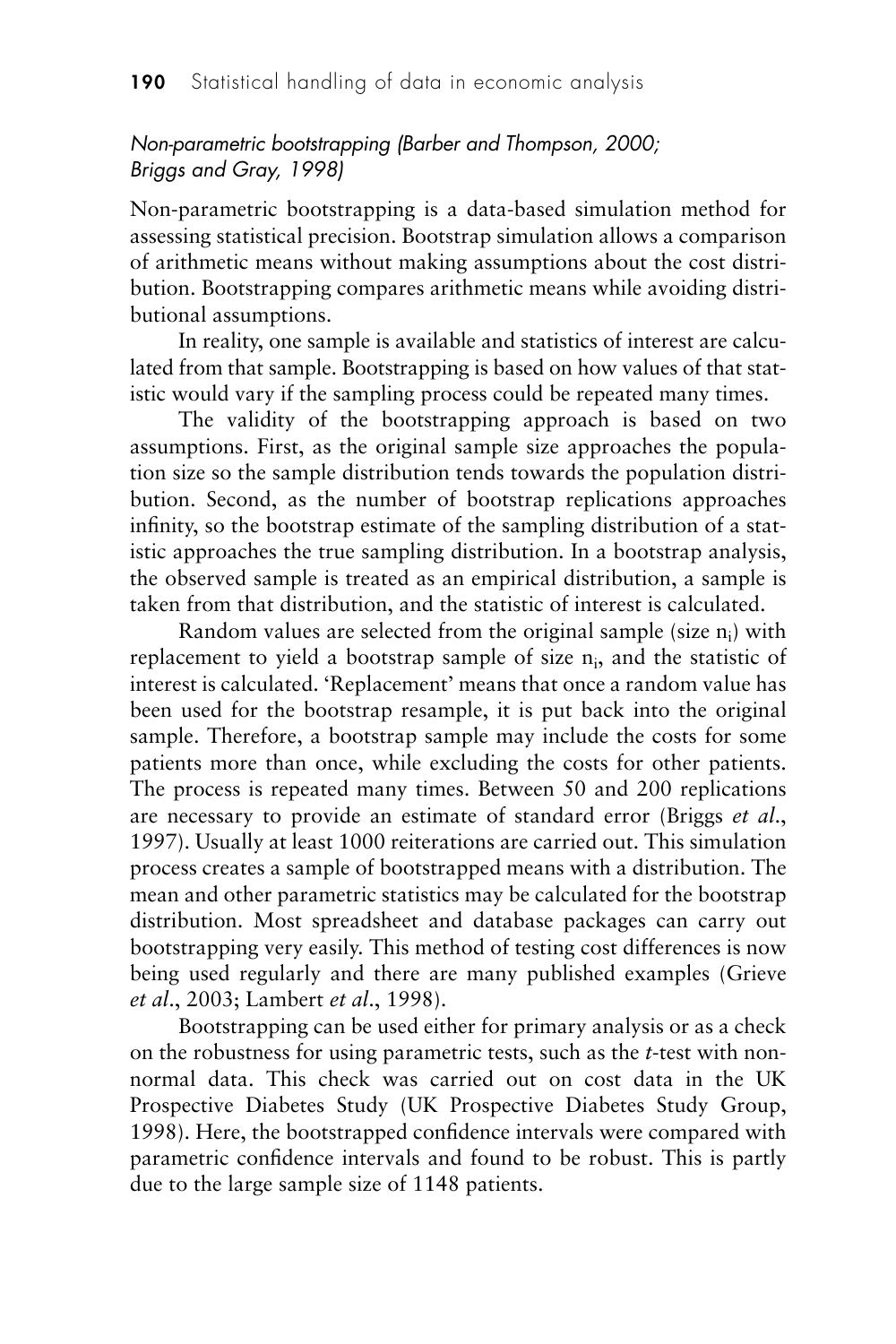#### **Stochastic economic analysis**

#### **Statistical problems with ICERs**

The results of an economic evaluation can be used to make decisions about how to allocate resources. In Chapter 8 we showed how uncertainty about cost and outcome data can affect how decisions are made. Therefore, it is important that we present uncertainty about the results of our economic evaluations – that is, about incremental cost-effectiveness ratios (ICERs). Effect sizes and cost differences are associated with uncertainty, and we use confidence intervals (usually 95%) to represent this. Any uncertainty in these parameters will lead to uncertainty in the ICER derived from them. Although derived from sampled data for both outcome and costs, the ICER is a ratio. In fact, it is a ratio of differences, so there is a finite chance that the effect size may be zero. In this case it will not be possible for that ICER to be generated, because dividing a number by zero necessarily produces a result of infinity. This causes a problem in standard statistical analysis of ICERs. Generating a 95% confidence interval for an ICER is not appropriate to test its precision, as the ratio of the two distributions does not necessarily have a finite mean, or, therefore, a finite variance (Barber and Thompson, 2000).

#### **Methods for generating confidence intervals for ICERs**

A number of approaches have been proposed for calculating confidence intervals, and Polsky *et al*. (1997) evaluated four methods: the Box method, the Taylor series method, the Fieller theorem method and the non-parametric bootstrap method. Confidence intervals for cost-effectiveness ratios resulting from the bootstrap method and the Fieller theorem method have been shown to be more dependably accurate than from the other two methods. It is beyond the scope of this book to describe all these methods in depth. For the interested reader, Briggs and Fenn (1998) also describe these four methods in more detail. For an example of the application of the Fieller theorem method in a published study see the UKPDS trial (UK Prospective Diabetes Study Group, 1998). Rather than bewilder the general reader and analyst, we confine ourselves to presenting the simplest, most appropriate method, which is the non-parametric bootstrap method. Therefore, the following section explains how this can be used for calculating quasi confidence intervals for ICERs.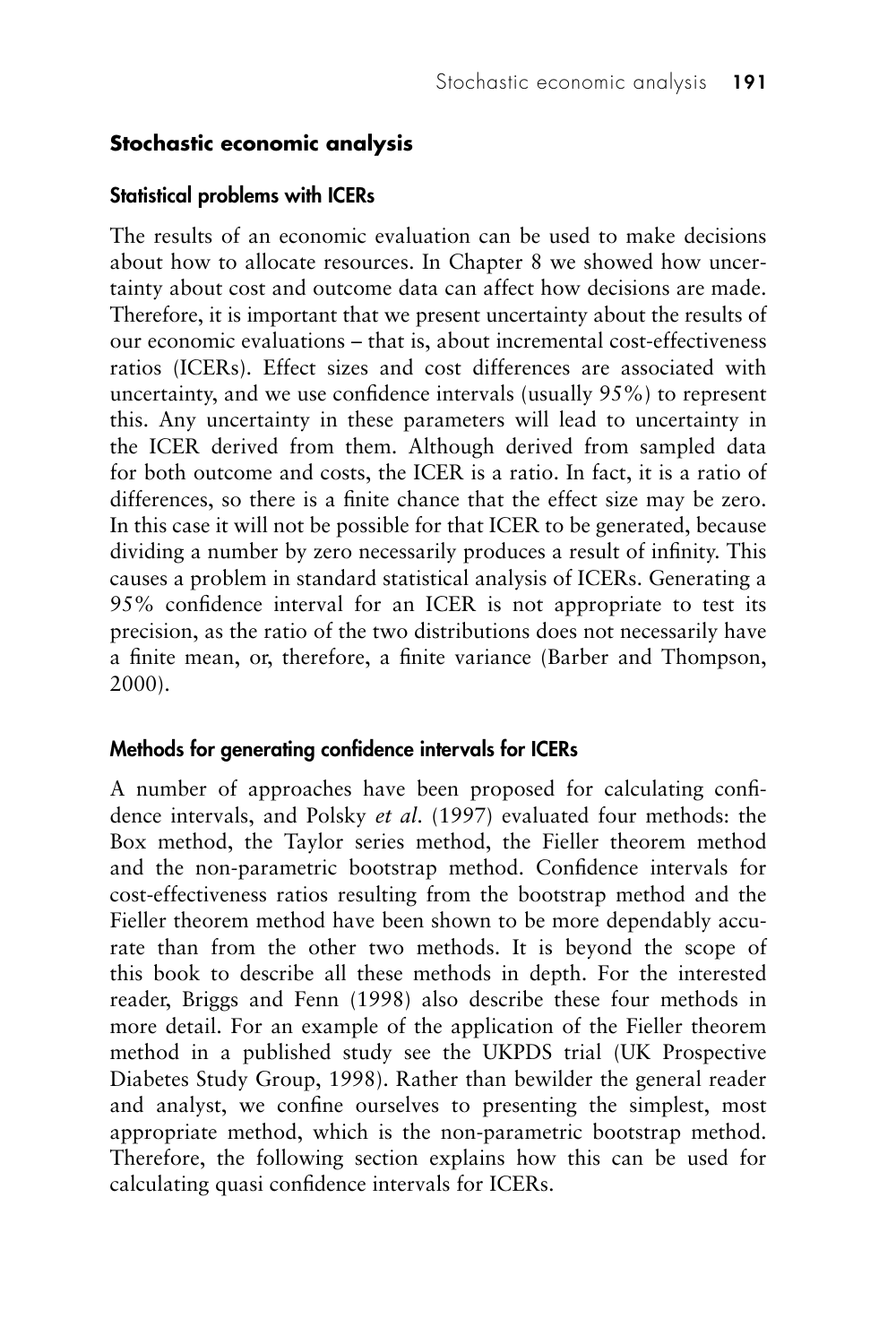#### **Generating quasi confidence intervals for ICERs using the non-parametric bootstrap method**

The non-parametric bootstrap method does not generate true statistical confidence intervals for an ICER, and so we refer to the intervals generated as *quasi confidence intervals*.

Generating bootstrapped ICERs is similar to generating bootstrapped costs, as described above. In this situation, the ICERs are generated with replacement in the following way:

- 1. Treatment group: sample with replacement  $n_t$  cost/effect pairs, where  $n_t$  is the sample size of the treatment group
- 2. Control group: sample with replacement  $n_c$  cost/effect pairs, where  $n<sub>c</sub>$  is the sample size of the control group
- 3. Estimate the bootstrap ICER (Briggs *et al*., 1997).

This method will produce a distribution of ICERs from which the mean can be generated. However, we cannot generate a true confidence interval.

#### **Graphical representation of bootstrapped ICERs**

In Chapter 5 the cost-effectiveness plane was introduced and explained. In the cost-effectiveness plane, the horizontal axis represents the difference in effectiveness between two interventions and the vertical axis represents the corresponding difference in costs. We can plot our bootstrapped sample of ICERs on this plane, which allows us to visualise the variation within the bootstrapped sample of ICERs. This is shown in Figure 10.4.



**Figure 10.4** Cost-effectiveness plane showing bootstrapped ICERs for a treatment that is more effective and more costly than the comparator.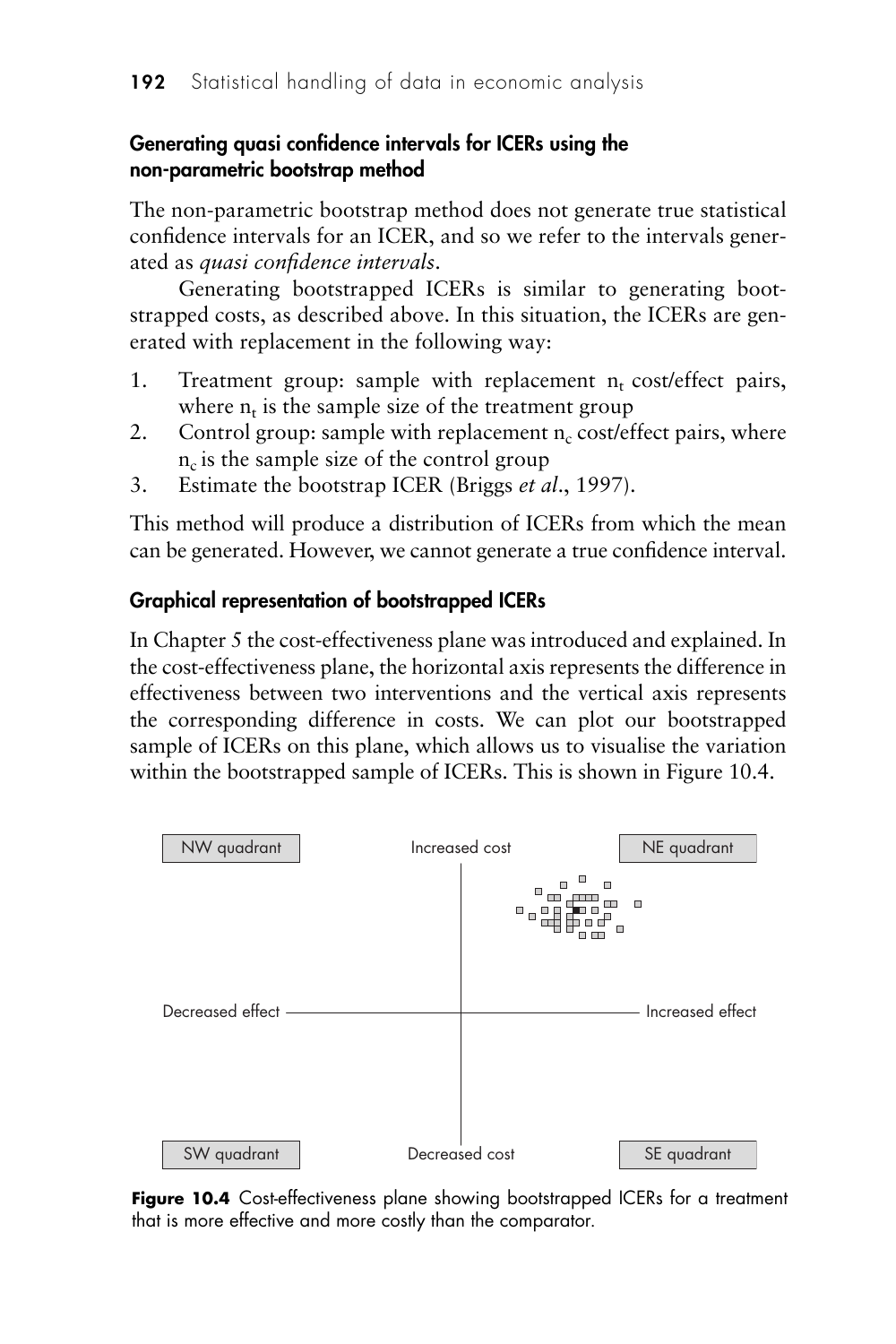We can draw an ellipse around the bootstrapped sample of ICERs to show the distribution of data. This is shown in Figure 10.5. This ellipse includes all the ICERs, including the outliers.

We can also draw an ellipse around 95% of the bootstrapped ICERs. Within this ellipse we have 95% of the possible ICERs. An approximation of the 95% confidence interval is given by the rays from the origin of the CE plane that are tangential to the ellipse (Briggs and Fenn, 1998). This is shown in Figure 10.6.



Figure 10.5 Cost-effectiveness plane showing the elliptical shape of the distribution of bootstrapped ICERs for a treatment that is more effective and more costly than the comparator.



**Figure 10.6** Cost-effectiveness plane showing the elliptical shape of the distribution of 95% of bootstrapped ICERs for a treatment that is more effective and more costly than the comparator.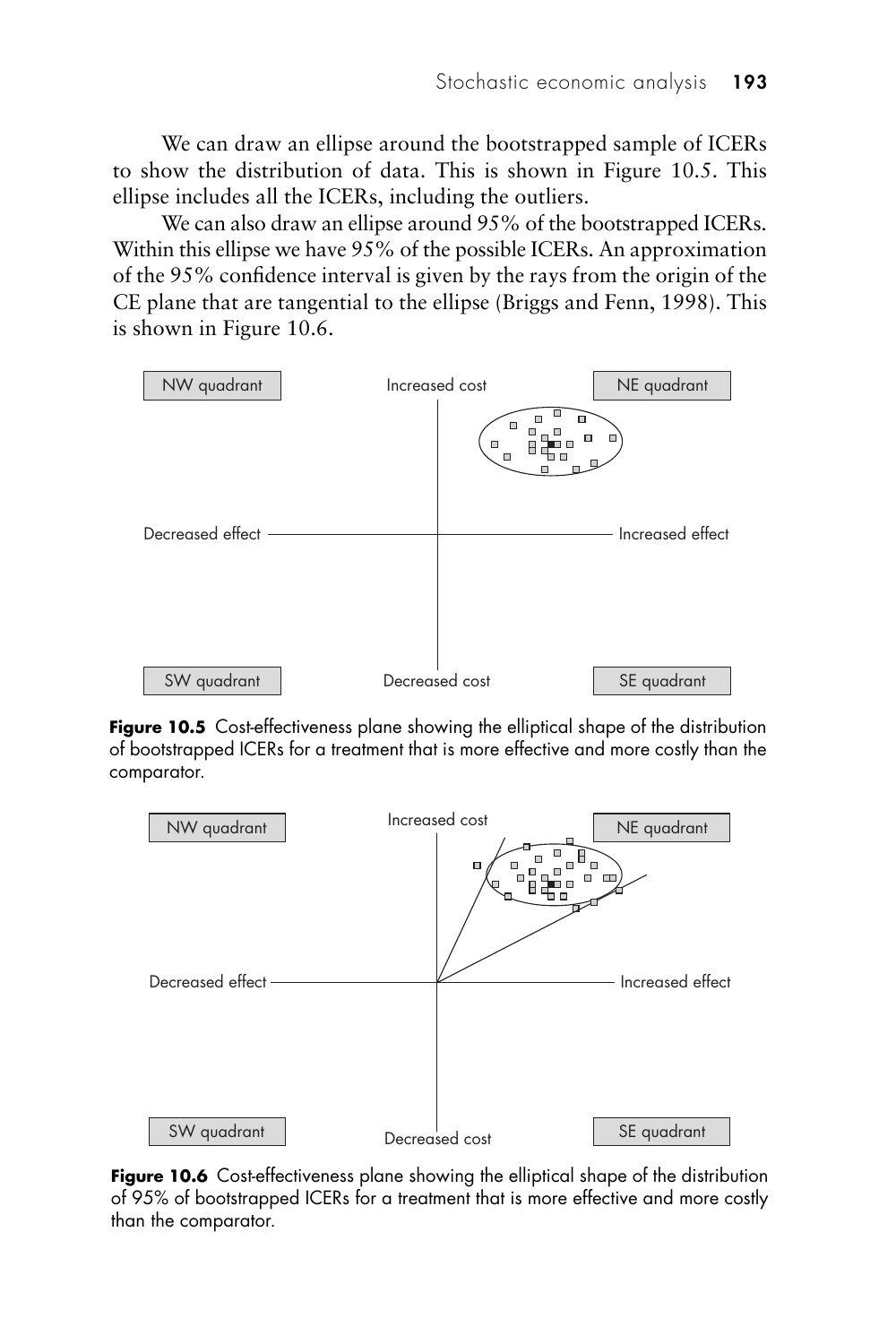

**Figure 10.7** Cost-effectiveness plane showing 1000 bootstrapped ICERs for an intervention that is more effective and more costly than the comparator, with quasi 95% confidence intervals for the ICER.

In reality we will have at least 1000 iterations of the bootstrapped ICER, producing a plot similar to the one in Figure 10.7. The ICER distribution shown in this graph suggests that it is highly likely that selecting the new treatment will be more effective and more costly.

Using this method, it is also possible to more easily interpret negative ICERs, which can result if either the cost or effect difference is negative. We may have a positive mean ICER, but once the bootstrapped distribution has been derived it may be clear that uncertainties in cost or effect mean that there are also uncertainties in the ICER.

#### *Uncertainties about difference in effect*

We may have a situation where the mean effect size for an intervention is positive. However, if the 95% confidence interval around an effect size crosses zero, then we are not sure that the intervention is as effective as the mean effect size suggests. This uncertainty in effect size will lead to uncertainty in the ICER distribution. It may be that the mean ICER for the intervention suggests increased effect and increased costs. This is denoted by the dark square on the cost-effectiveness plane in Figure 10.8. However, once the bootstrapped distribution has been derived from the full range of effect and cost differences, it is clear that there are some instances where the ICER is negative (less effective and more costly). Figure 10.8 shows a typical bootstrap distribution for this type of ICER.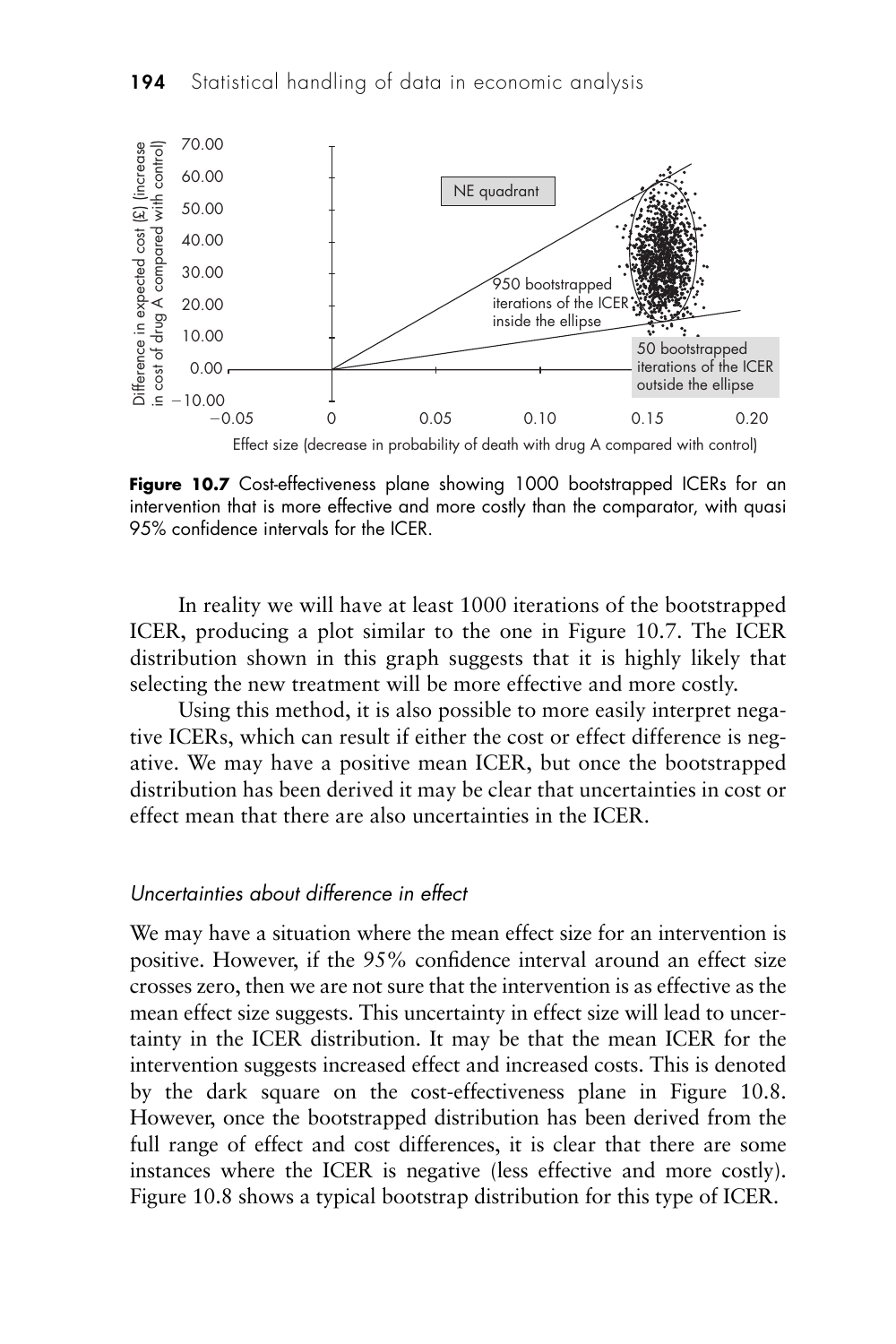

**Figure 10.8** Cost-effectiveness plane showing the elliptical shape of the distribution of 95% of bootstrapped ICERs for a treatment that is more costly than the comparator and where the difference in effectiveness is not significant at 5% level.

This is important because ICERs in the northwest quadrant suggest that we should not use that intervention because it is more costly and less effective (is dominated).

#### *Uncertainties about differences in cost*

We may have a situation where the mean cost difference for an intervention is positive. However, if the 95% confidence interval around a cost difference crosses zero, then we are not sure that the intervention is more costly, as the mean effect size suggests. This uncertainty in cost difference will lead to uncertainty in the ICER distribution. It may be that the mean ICER for the intervention suggests increased effect and increased cost. This is denoted by the dark square on the cost-effectiveness plane in Figure 10.9. However, once the bootstrapped distribution has been derived from the full range of effect and cost differences, it is clear that there are some instances where the ICER is negative (more effective and less costly). Figure 10.9 shows a typical bootstrap distribution for this type of ICER.

This is important because ICERs in the southeast quadrant suggest that we should use that intervention because it is less costly and more effective (is dominant).

Graphical presentations of bootstrapped ICER distributions are very popular because they are straightforward to understand. Some published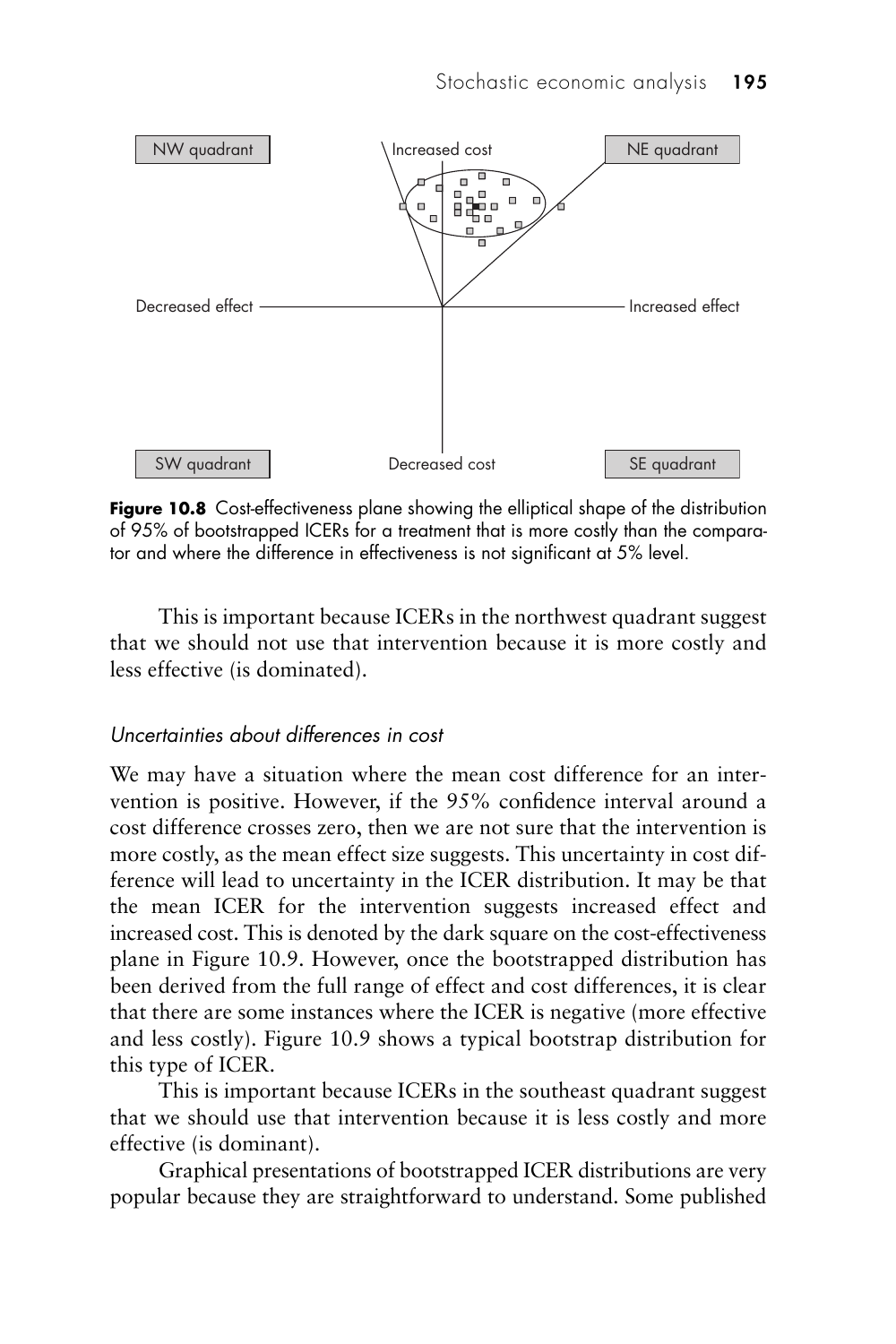

**Figure 10.9** Cost-effectiveness plane showing the elliptical shape of the distribution of 95% of bootstrapped ICERs for a treatment that is more costly than the comparator and where the difference in cost is not significant at 5% level.

examples are listed at the and of the chapter. Also, 2.5% and 97.5% percentiles can be extracted directly from the simulated data to give a quantitative measure of uncertainty for the ICER. This can only be done if there have been sufficient iterations.

#### **Estimating the probability of cost-effectiveness**

We have seen that it is possible to represent the uncertainty concerning ICERs. Decision-makers often have problems with ICERs. We all agree that a lower ICER is more desirable than a high ICER because we are then paying less for a given improvement in effectiveness. However, we are not universally decided on what is the maximum size an ICER can be before we do not feel that we want to pay that amount for a given improvement in effectiveness. This means that there is no 'gold standard' cost per ICER above which we will not pay for a treatment. Therefore, if the ICER is below the decision-maker's own maximum willingness to pay for a given improvement in effectiveness, the treatment will be funded. However, if the ICER is above the decision-maker's own maximum willingness to pay for a given improvement in effectiveness, the treatment will not be funded. We call this maximum willingness to pay lambda  $(\lambda)$ .

We can represent this graphically. In Figure 10.10 we have a costeffectiveness plane showing a distribution of bootstrapped ICERs for a treatment that is more effective and more costly than the comparator.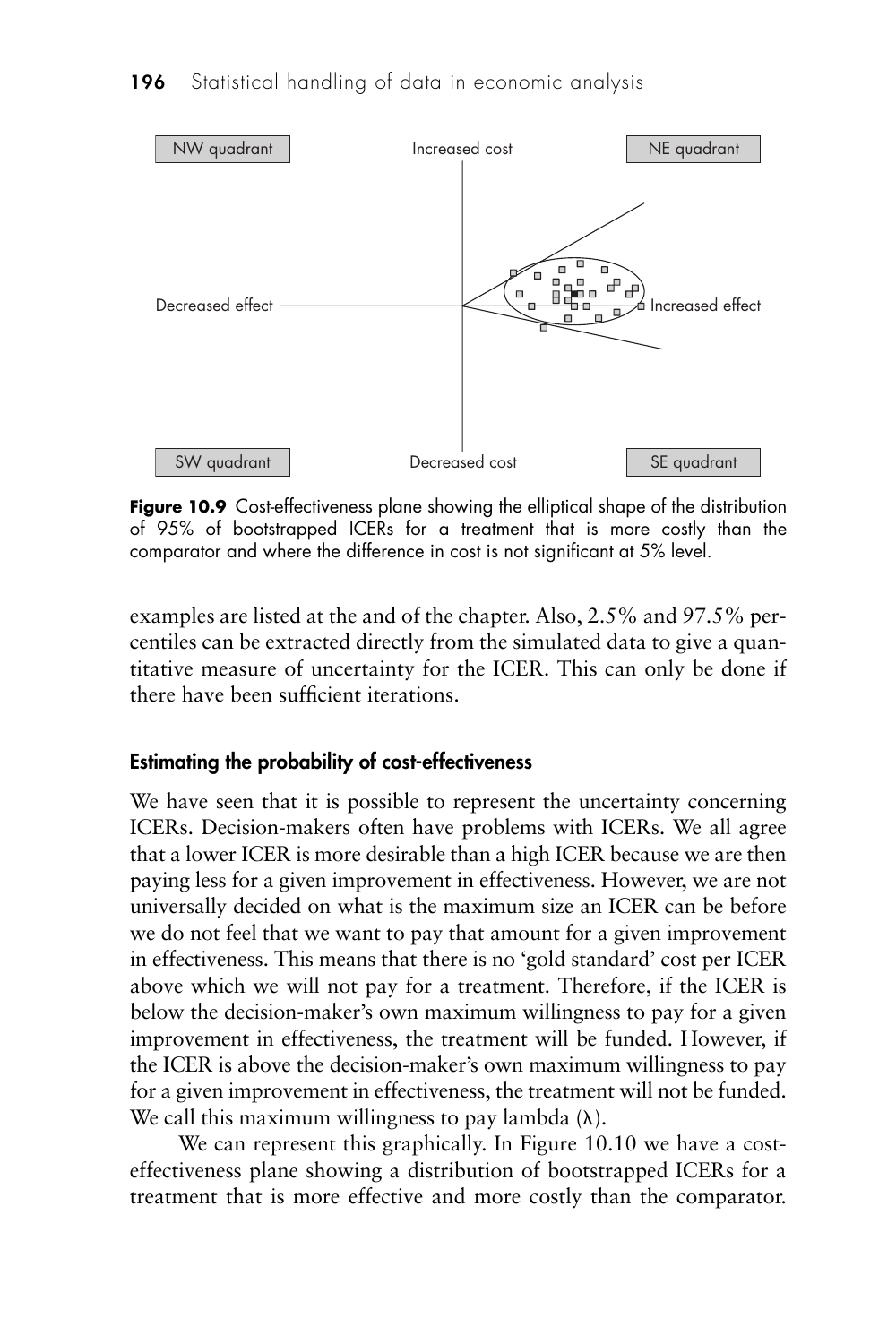

**Figure 10.10** Cost-effectiveness plane showing the distribution of bootstrapped ICERs for a treatment that is more effective and more costly than the comparator, and the decision-maker's maximum willingness to pay.

The ICER distribution shown in this graph suggests that it is highly likely that selecting the new treatment will be more effective and more costly.

The decision-maker's maximum willingness to pay for an extra unit of outcome is shown by the line from the origin, labelled  $\lambda$ . ICERs above or to the left of this line are above the decision-maker's maximum willingness to pay. If the true ICER is one of these points the treatment must be rejected, as the increased effect is not considered to be worth the increase in cost. ICERs below or to the right of this line are below the decision-maker's maximum willingness to pay. If the true ICER is one of these points, the treatment will be accepted.

In Figure 10.10, 65% of the ICERs are to the right of  $\lambda$ . This means that there is a 65% probability that the true cost-effectiveness of the intervention is below the decision-maker's maximum willingness to pay. On the basis of this information, the decision-maker may decide not to introduce the new treatment, as there is a 35% chance that the true ICER is above his/her maximum willingness to pay.

However, as was said earlier, we do not know the societal value for . The higher a decision-maker's maximum willingness to pay, the higher the probability that the treatment will be considered to be costeffective. This is shown in Figure 10.11.

From this graph we can see that as  $\lambda$  increases, the more are ICERs below the decision-maker's maximum willingness to pay. This means that as  $\lambda$  increases, the higher becomes the probability that the treatment will be considered to be cost-effective. We can express this graphically,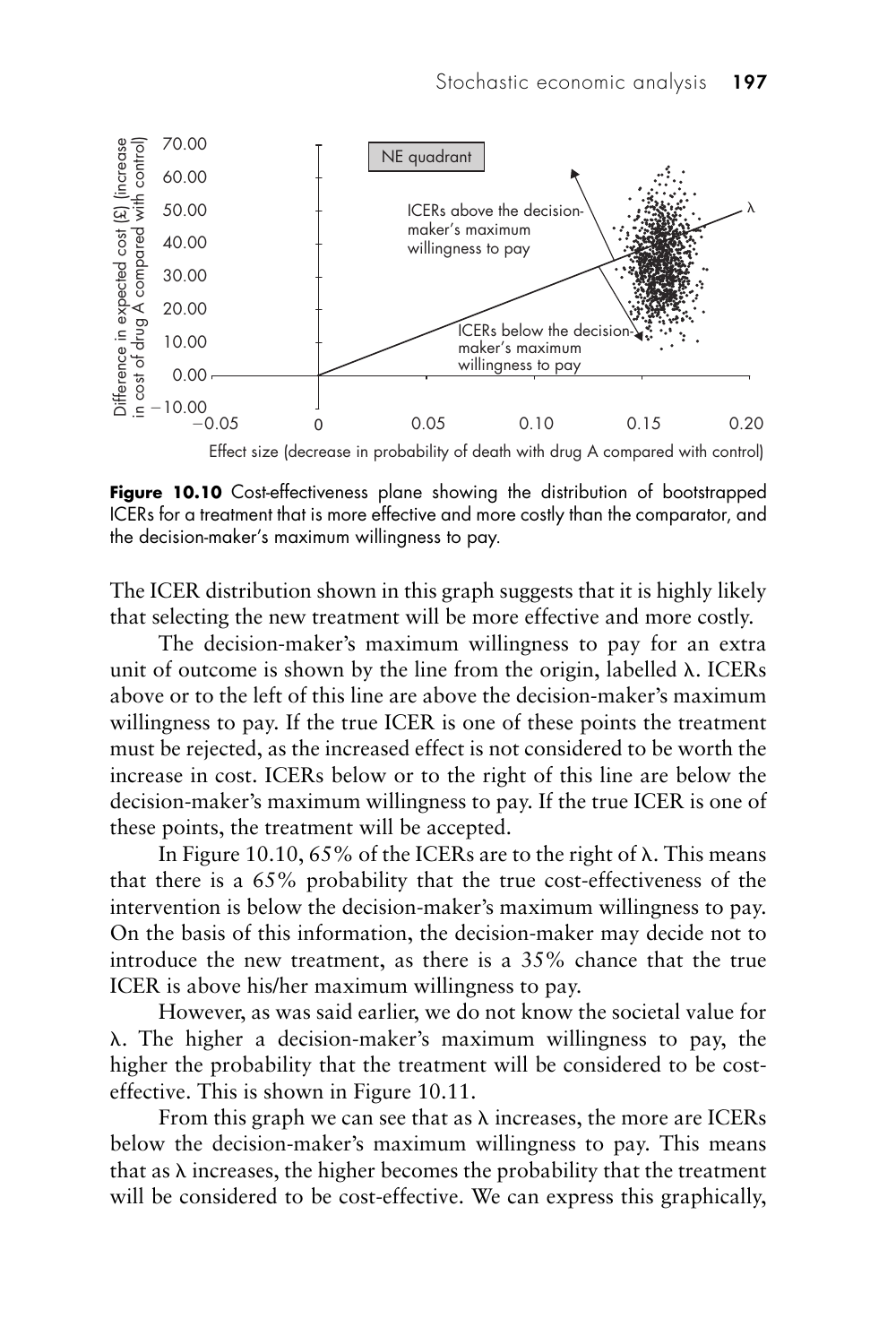

Effect size (decrease in probability of death with drug A compared with control)

**Figure 10.11** Cost-effectiveness plane showing the distribution of bootstrapped ICERs for a treatment that is more effective and more costly than the comparator, and the decision-maker's maximum willingness to pay for a range of values of  $\lambda$ .



**Figure 10.12** Cost-effectiveness acceptability curve for a treatment that is more effective and more costly than the comparator.

using a cost-effectiveness acceptability curve (CEAcc) (Van Hout *et al*., 1994; Fenwick *et al*., 2001).

Figure 10.12 shows that if the decision-maker's maximum willingness to pay is  $\text{\pounds}325$  or more, there is a 95% probability that the intervention will be cost-effective.

One of the advantages of CEAccs is their ability to quantify the probability that an intervention is cost-effective in a simple manner that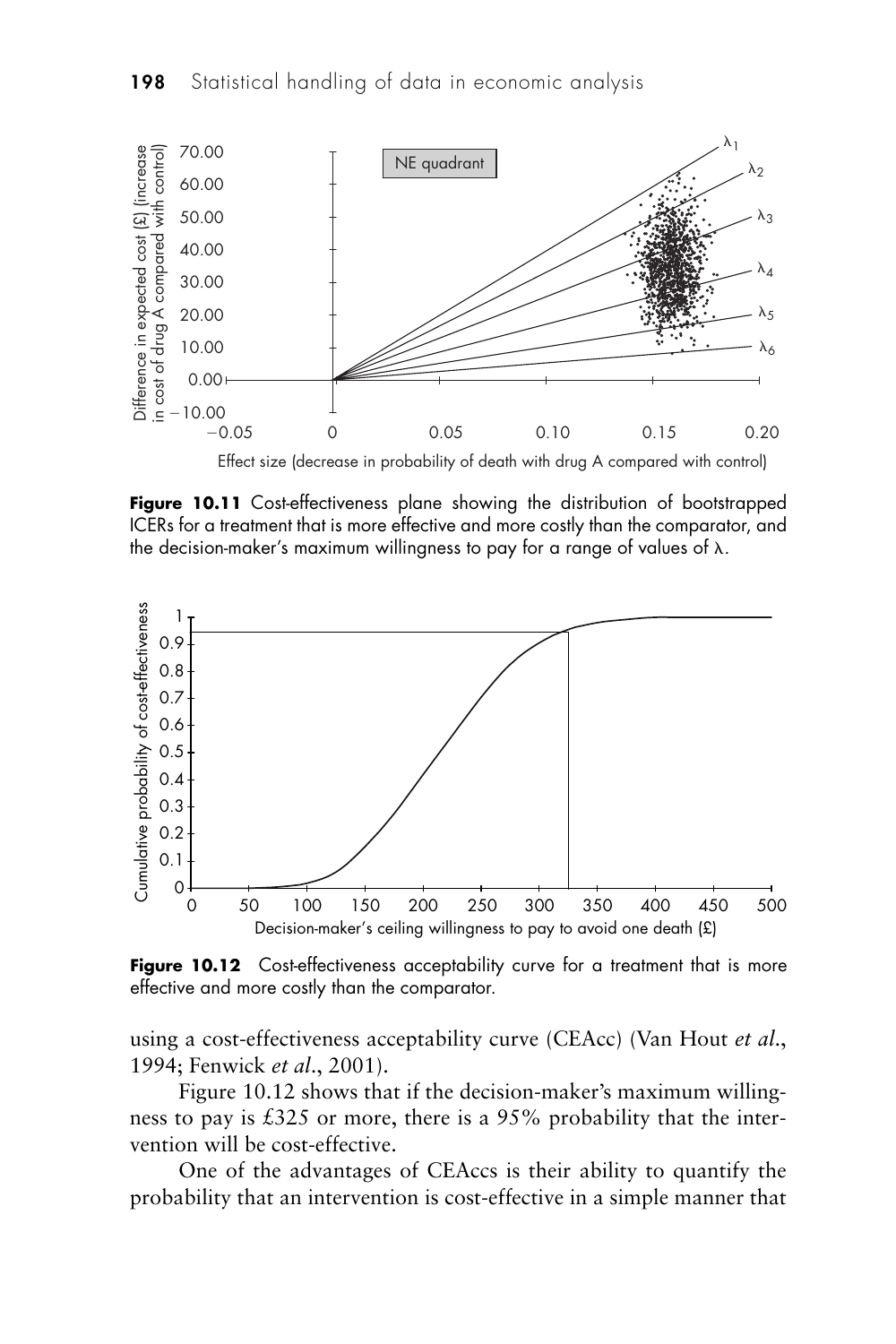is understandable to decision-makers. It also takes away the traditional reliance on statistical rules about significance levels. Some published examples are given at the end of the chapter.

#### **More advanced topics**

In this chapter we have looked at the statistical handling of costs and ICERs. Further subjects that are related to this area are *net benefit* and *expected value of information*. Reading on these more advanced subjects is provided in the Further reading list.

#### **SELF-DIRECTED STUDY EXERCISES**

#### **EXERCISE 1: Explaining bootstrapped ICERs**

Read Grieve R, Thompson S, Normand C, *et al*. (2003). A cost effectiveness analysis of rhDNase in children with cystic fibrosis. *Int J Technol Assessment Healthcare* 19: 71–79. In this paper, the authors present the use of bootstrapped ICERs for choice of treatment in children with cystic fibrosis. Figures 1a to 1c present the results of the incremental economic analysis for three comparisons. For each analysis represented in these figures, answer the following questions:

- **1. What is the mean ICER for the analysis, and what does this tell you about the two treatments under comparison? (Hint: is one dominant?)**
- **2. What is the level of uncertainty around this ICER, and will it affect the decision about which treatment to choose? (Hint: is the uncertainty large or small, and does the distribution of ICERs cover more than one quadrant on the cost-effectiveness plane?)**
- **3. What is the added value of expressing the uncertainty here using bootstrapping, and do you think this will affect the decision making process?**
- **4. What are the limitations associated with the outcome measure used?**

This exercise can be repeated with other published studies that present bootstrapped ICER distributions. Suggested examples are Griffiths *et al*. (2001), Korthals-de Bos *et al*. (2003) and Goodacre *et al*. (2004) (see Further reading).

#### **EXERCISE 2:** Explaining cost-effectiveness acceptability curves

Read Delaney BC, Wilson S, Roalfe A, *et al*. (2000). Cost effectiveness of initial endoscopy for dyspepsia in patients over age 50 years: a randomised controlled trial in primary care. *Lancet* 356: 1965–1969. In this paper, the authors present the use of cost-effectiveness acceptability curves for choice of treatment in patients over 50 years of age with dyspepsia. Table 4 and Figure 3 present the results of the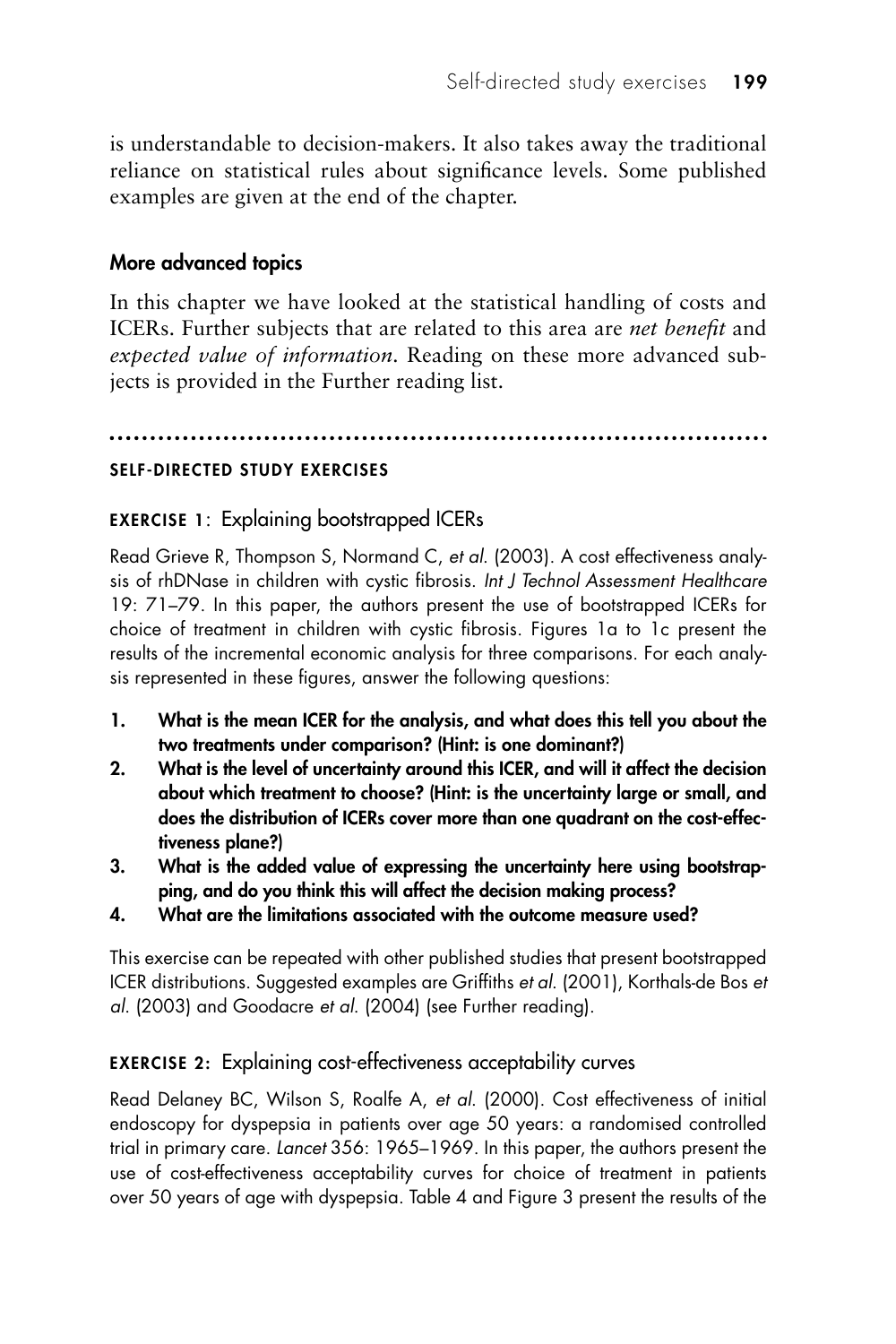incremental economic analysis and cost-effectiveness acceptability analysis for initial endoscopy versus usual management. For the analysis represented in this figure answer the following questions:

- **1. What is the mean ICER for the analysis, and what does this tell you about the two treatments under comparison? (Hint: is one dominant?)**
- **2. How robust is this ICER, and will this affect the decision about which treatment to choose? (Hint: look at the results in Table 4.)**
- **3. What do the cost-effectiveness acceptability curves in Figure 3 tell you about the two treatments under comparison? (Hint: what happens to the probability that one treatment is cost-effective as the ceiling willingness to pay is increased?)**
- **4. What does it mean when a cost-effectiveness acceptability curve crosses the**  *y***-axis?**
- **5. Can you explain the difference between the four cost-effectiveness acceptability curves in Figure 3?**
- **6. What is the added value of expressing the uncertainty here using cost-effectiveness acceptability analysis, and do you think this will affect the decisionmaking process?**
- **7. What are the limitations associated with the outcome measure used?**

This exercise can be repeated with other published studies that present cost-effectiveness acceptability analysis. Suggested examples are Sculpher *et al*. (2004) (see below).

#### **References**

- Barber JA, Thompson SG (1998). Analysis and interpretation of cost data in randomised controlled trials: a review of published studies. *Br Med J* 317: 1195–1200.
- Barber JA, Thompson SG (2000). Analysis of cost data in randomised controlled trials: an application of the non-parametric bootstrap. *Statistics Med* 19: 3219–3236.
- Briggs A, Fenn P (1998). Confidence intervals or surfaces? Uncertainty on the cost effectiveness plane. *Health Econ* 7: 723–740.
- Briggs A, Gray A (1998). The distribution of healthcare costs and their statistical analysis for economic evaluation. *J Health Serv Res Policy* 3: 233–245.
- Briggs AH, Wonderling DE, Mooney CZ (1997). Pulling cost-effectiveness analysis up by its bootstraps: a non-parametric approach to confidence interval estimation. *Health Econ* 6: 327–340.
- Elliott RA, Davies LM, Payne K, Moore JK, Harper NJN (2004). Costing day case anaesthesia: obtaining accurate patient-based costs for adults and children. *Int J Technol Assessment Healthcare* (in press).
- Ellis SL, Carter BL, Malone DC, *et al*. (2000). Clinical and economic impact of ambulatory care clinical pharmacists in the management of dyslipidemia in older adults: the IMPROVE study. *Pharmacotherapy* 20: 1508–1516.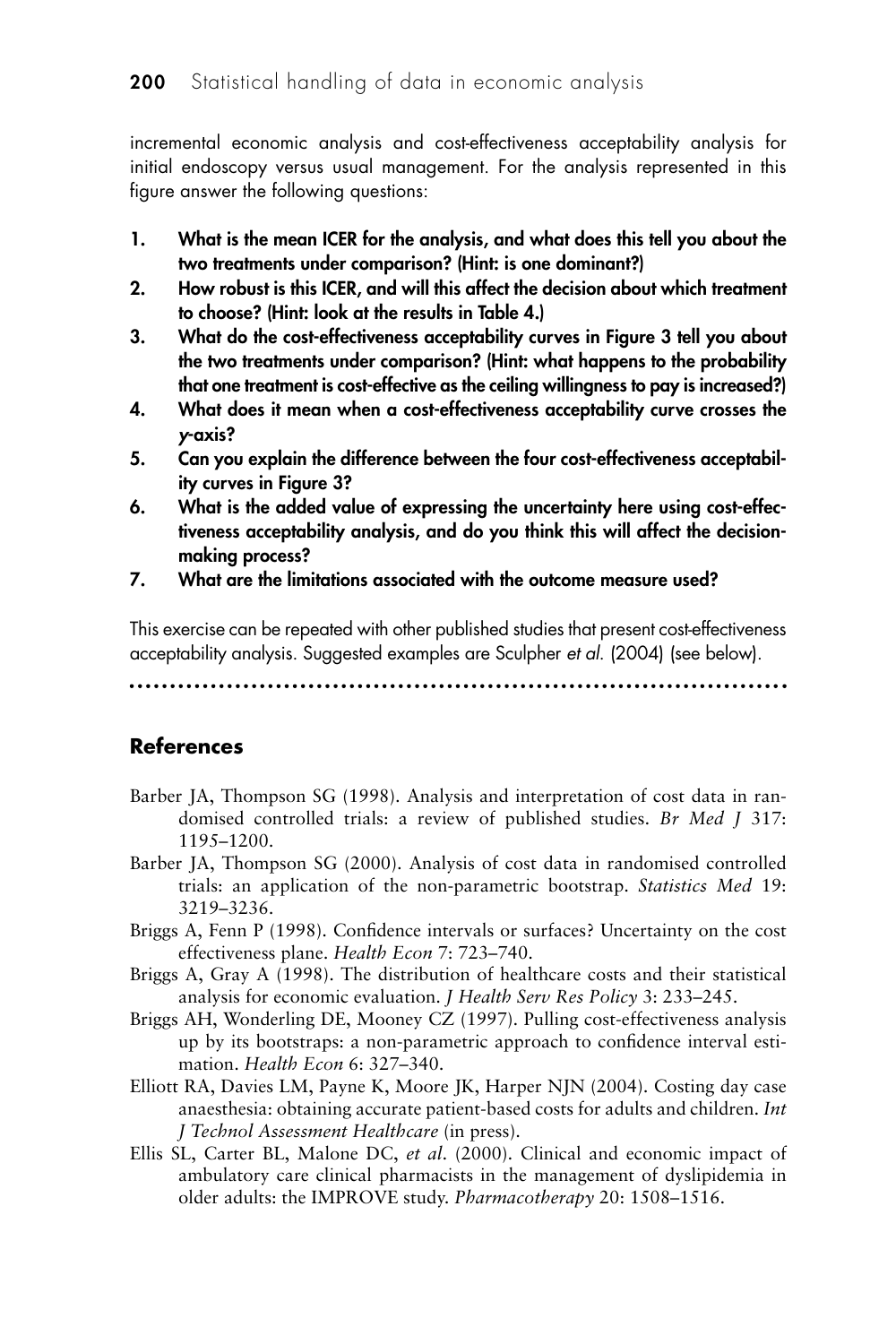- Fenwick E, Claxton K, Sculpher M (2001). Representing uncertainty: the role of cost effectiveness acceptability curves. *Health Econ* 10: 779–787.
- Grieve R, Thompson S, Normand C, *et al*. (2003). A cost effectiveness analysis of rhDNase in children with cystic fibrosis. *Int J Technol Assessment Healthcare* 19: 71–79.
- Hart A (2001). Mann–Whitney test is not just a test of medians: differences in spread can be important. *Br Med J* 323: 391–393.
- Lambert CM, Hurst NP, Forbes JF, *et al*. (1998). Is day care equivalent to inpatient care for active rheumatoid arthritis? Randomised controlled clinical and economic evaluation. *Br Med J* 316: 965–969.
- Polsky D, Glick HA, Willke R, Schulman K (1997). Confidence intervals for cost-effectiveness ratios: a comparison of four methods. *Health Econ* 6: 243–252.
- Rutten-van Molken M, van Doorslaer EK, van Vliet RC (1994). Statistical analysis of cost outcomes in a randomized controlled trial. *Health Econ* 3: 333–345.
- Thompson SG, Barber JA (2000). How should cost data in pragmatic randomised trials be analysed? *Br Med J* 320: 1197–1200.
- UK Prospective Diabetes Study Group (1998). Cost effectiveness analysis of improved blood pressure control in hypertensive patients with type 2 diabetes. *Br Med J* 317: 720–726.
- Van Hout BA, Al MJ, Gordon GS, Rutten FF (1994). Costs, effects and C/E ratios alongside a clinical trial. *Health Econ* 3: 309–319.

#### **Further reading**

- Claxton K (1999). The irrelevance of inference: a decision-making approach to the stochastic evaluation of healthcare technologies. *J Health Econ* 18: 341–364.
- Claxton K (1999). Bayesian approaches to the value of information: implications for the regulations of new pharmaceuticals. *Health Econ* 8: 269–274.
- Claxton K, Neuman PJ, Araki SS, Weinstein MC (2001). The value of information: an application to a policy model of Alzheimer's disease. *Int J Health Technol Assessment Healthcare* 17: 38–55.
- Grieve A (1998). Issues for statisticians in pharmaco-economic evaluations. *Statistics Med* 17: 1715–1723.
- O'Brien BJ, Drummond MF, Labelle RJ, Willan A (1994). In search of power and significance: issues in the design and analysis of stochastic cost-effectiveness studies in healthcare. *Med Care* 32: 150–163.

#### **Examples of economic evaluations that present graphical bootstrapped ICERs**

Elliott RA, Payne K, Moore JK, *et al*. (2003). Clinical and economic choices in anaesthesia for day surgery: a prospective randomized controlled trial. *Anaesthesia* 58: 412–416.